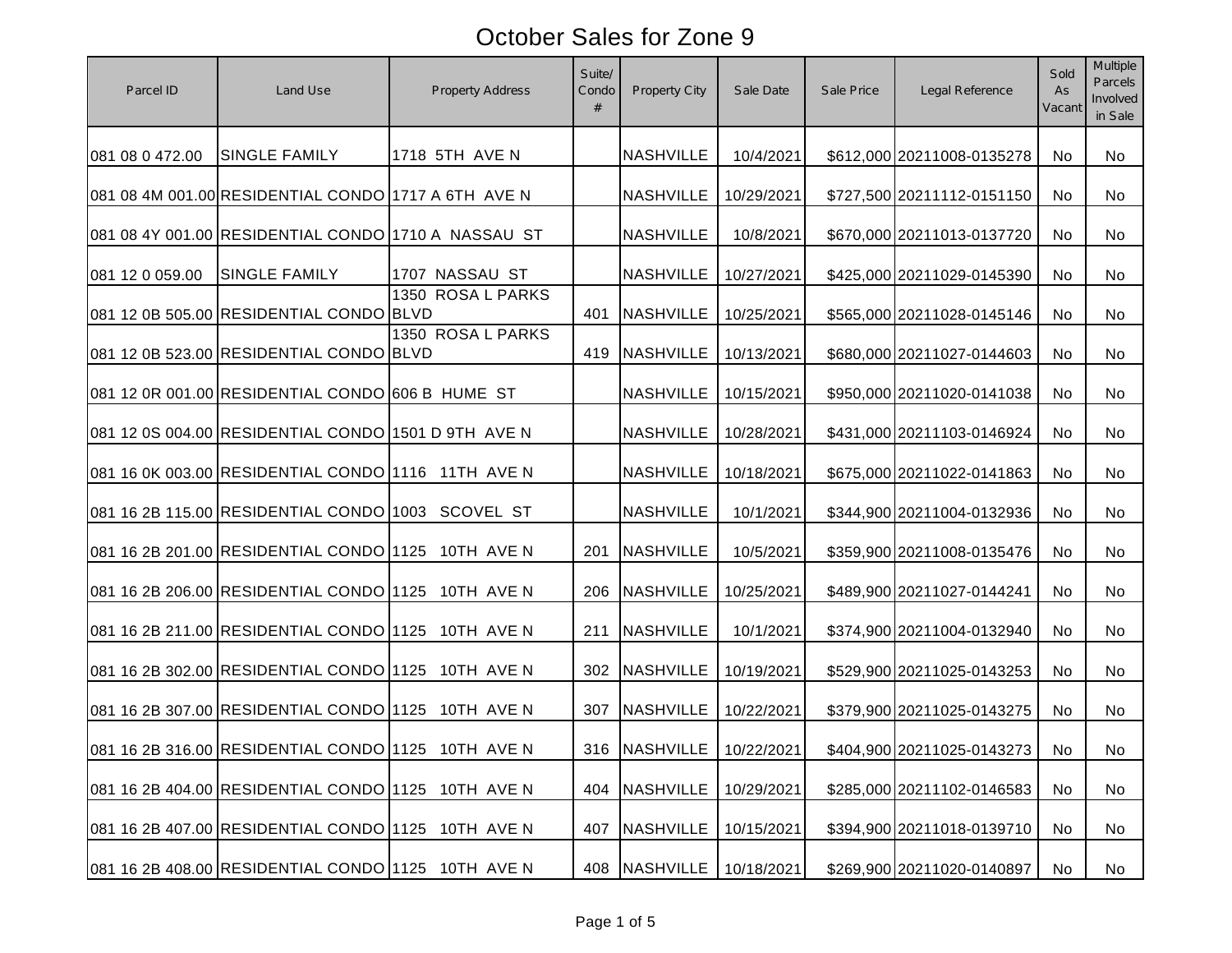| Parcel ID       | Land Use                                            | <b>Property Address</b> | Suite/<br>Condo<br># | Property City                | Sale Date  | Sale Price | Legal Reference              | Sold<br>As<br>Vacan | <b>Multiple</b><br><b>Parcels</b><br>Involved<br>in Sale |
|-----------------|-----------------------------------------------------|-------------------------|----------------------|------------------------------|------------|------------|------------------------------|---------------------|----------------------------------------------------------|
|                 | 082 05 0S 002.00 RESIDENTIAL CONDO 1613 B 5TH AVE N |                         |                      | <b>NASHVILLE</b>             | 10/12/2021 |            | \$860,000 20211018-0139402   | No                  | No                                                       |
|                 | 082 05 0T 007.00 RESIDENTIAL CONDO 1620 4TH AVE N   |                         |                      | <b>NASHVILLE</b>             | 10/6/2021  |            | \$875,000 20211011-0136487   | No                  | No                                                       |
| 082 09 0 092.00 | <b>SINGLE FAMILY</b>                                | 406 TAYLOR ST           |                      | <b>NASHVILLE</b>             | 10/12/2021 |            | \$675,000 20211015-0138887   | No                  | No                                                       |
| 082 09 0 479.00 | <b>SINGLE FAMILY</b>                                | 1212 5TH AVE N          |                      | <b>NASHVILLE</b>             | 10/20/2021 |            | \$853,000 20211026-0143612   | No                  | No                                                       |
|                 | 082 09 0T 017.00 RESIDENTIAL CONDO 413 VAN BUREN ST |                         | 101                  | <b>NASHVILLE</b>             | 10/22/2021 |            | \$525,000 20211026-0143758   | No                  | No                                                       |
|                 | 082 09 3A 002.00 RESIDENTIAL CONDO 516 MONROE ST    |                         |                      | <b>NASHVILLE</b>             | 10/26/2021 |            | \$1,575,000 20211028-0145115 | No                  | No                                                       |
| 082 13 0 038.00 | <b>VACANT</b><br><b>RESIDENTIAL LAND</b>            | 1013 9TH AVE N          |                      | <b>NASHVILLE</b>             | 10/25/2021 |            | \$36,000 20211026-0143960    | Yes                 | No                                                       |
|                 | 082 13 0E 308.00 RESIDENTIAL CONDO 817 3RD AVE N    |                         | 308                  | <b>NASHVILLE</b>             | 10/7/2021  |            | \$320,000 20211008-0135856   | No                  | No                                                       |
|                 | 082 13 0E 312.00 RESIDENTIAL CONDO 817 3RD AVE N    |                         | 312                  | <b>NASHVILLE</b>             | 10/4/2021  |            | \$320,000 20211018-0139573   | No                  | No                                                       |
|                 | 082 13 0G 112.00 RESIDENTIAL CONDO 303 CRIDDLE ST   |                         | 112                  | <b>NASHVILLE</b>             | 10/14/2021 |            | \$336,000 20211020-0140553   | No                  | No                                                       |
|                 | 082 13 0K 102.00 RESIDENTIAL CONDO 601              | <b>MADISON ST</b>       | 102                  | <b>NASHVILLE</b>             | 10/8/2021  |            | \$441,500 20211015-0139021   | No                  | No                                                       |
|                 | 082 13 0K 107.00 RESIDENTIAL CONDO 601              | <b>MADISON ST</b>       | 107                  | <b>NASHVILLE</b>             | 10/19/2021 |            | \$553,300 20211021-0141457   | No                  | No                                                       |
|                 | 082 13 0K 108.00 RESIDENTIAL CONDO 601              | <b>MADISON ST</b>       | 108                  | <b>NASHVILLE</b>             | 10/6/2021  |            | \$374,000 20211011-0136294   | No                  | No                                                       |
|                 | 082 13 0K 112.00 RESIDENTIAL CONDO 601              | <b>MADISON ST</b>       | 112                  | <b>NASHVILLE</b>             | 10/14/2021 |            | \$259,000 20211021-0141405   | No                  | No                                                       |
|                 | 082 13 0K 206.00 RESIDENTIAL CONDO 601              | <b>MADISON ST</b>       | 206                  | <b>NASHVILLE</b>             | 10/5/2021  |            | \$585,250 20211021-0141374   | No                  | No                                                       |
|                 | 082 13 0K 208.00 RESIDENTIAL CONDO 601 MADISON ST   |                         |                      | 208   NASHVILLE   10/26/2021 |            |            | \$459,000 20211028-0144732   | No.                 | No                                                       |
|                 | 082 13 0K 210.00 RESIDENTIAL CONDO 601              | <b>MADISON ST</b>       | 210                  | <b>NASHVILLE</b>             | 10/26/2021 |            | \$424,450 20211102-0146737   | No                  | No                                                       |
|                 | 082 13 0K 212.00 RESIDENTIAL CONDO 601              | <b>MADISON ST</b>       | 212                  | <b>NASHVILLE</b>             | 10/21/2021 |            | \$436,650 20211025-0143481   | No                  | No                                                       |
|                 | 082 13 0K 301.00 RESIDENTIAL CONDO 601 MADISON ST   |                         | 301                  | <b>NASHVILLE</b>             | 10/29/2021 |            | \$529,900 20211103-0147034   | No                  | No                                                       |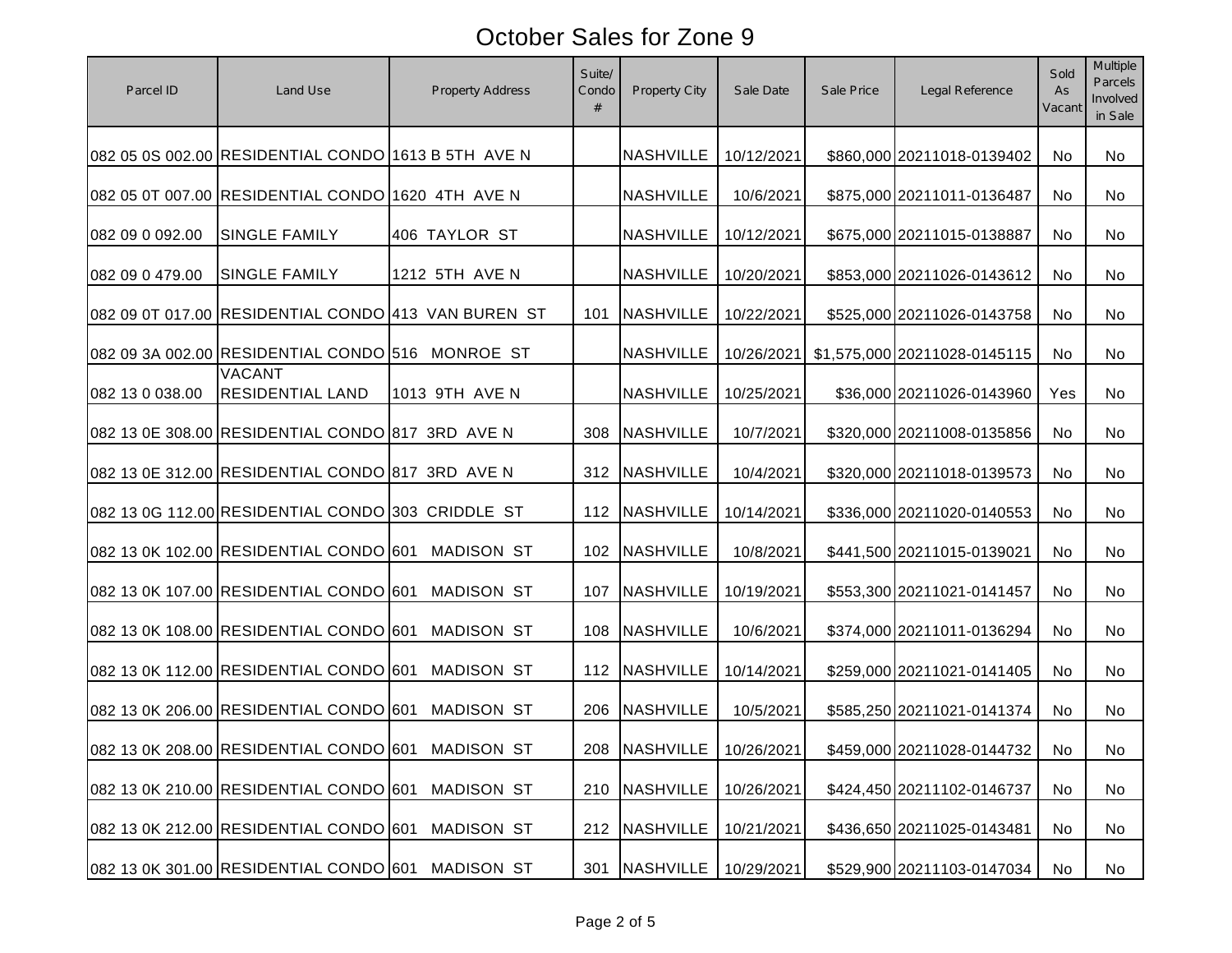| Parcel ID | Land Use                                          | Property Address                                                    | Suite/<br>Condo<br># | Property City                | Sale Date  | Sale Price | Legal Reference              | Sold<br>As<br>Vacani | <b>Multiple</b><br><b>Parcels</b><br>Involved<br>in Sale |
|-----------|---------------------------------------------------|---------------------------------------------------------------------|----------------------|------------------------------|------------|------------|------------------------------|----------------------|----------------------------------------------------------|
|           | 082 13 0K 304.00 RESIDENTIAL CONDO 601 MADISON ST |                                                                     | 304                  | <b>NASHVILLE</b>             | 10/14/2021 |            | \$799,000 20211021-0141369   | No                   | No                                                       |
|           | 082 14 0A 009.00 RESIDENTIAL CONDO 1052 1ST AVE N |                                                                     |                      | <b>NASHVILLE</b>             | 10/22/2021 |            | \$425,000 20211028-0145009   | No                   | No                                                       |
|           | 082 14 0A 025.00 RESIDENTIAL CONDO 1042 1ST AVE N |                                                                     |                      | <b>NASHVILLE</b>             | 10/27/2021 |            | \$427,000 20211108-0148680   | <b>No</b>            | No                                                       |
|           | 082 14 0A 053.00 RESIDENTIAL CONDO 1006 1ST AVE N |                                                                     |                      | <b>NASHVILLE</b>             | 10/29/2021 |            | \$390,000 20211117-0153052   | No.                  | No                                                       |
|           | 082 14 0A 064.00 RESIDENTIAL CONDO 836 1ST AVE N  |                                                                     |                      | <b>NASHVILLE</b>             | 10/7/2021  |            | \$410,000 20211012-0136755   | No                   | No                                                       |
|           | 082 14 0A 074.00 RESIDENTIAL CONDO 940 1ST AVE N  |                                                                     |                      | <b>NASHVILLE</b>             | 10/27/2021 |            | \$546,975 20211028-0144857   | No                   | No                                                       |
|           | 082 14 0A 139.00 RESIDENTIAL CONDO 790 1ST AVE N  |                                                                     |                      | <b>NASHVILLE</b>             | 10/13/2021 |            | \$400,000 20211022-0142535   | No                   | No                                                       |
|           | 082 14 0A 142.00 RESIDENTIAL CONDO 728 1ST AVE N  |                                                                     |                      | <b>NASHVILLE</b>             | 10/29/2021 |            | \$390,000 20211103-0147322   | No.                  | No                                                       |
|           | 082 14 0C 201.00 RESIDENTIAL CONDO 700 1ST AVE N  |                                                                     | 201                  | <b>NASHVILLE</b>             | 10/14/2021 |            | \$854,900 20211018-0139708   | No.                  | No                                                       |
|           | 082 14 0C 304.00 RESIDENTIAL CONDO 700 1ST AVE N  |                                                                     | 304                  | <b>NASHVILLE</b>             | 10/21/2021 |            | \$684,000 20211025-0143299   | <b>No</b>            | No                                                       |
|           | 082 14 0C 307.00 RESIDENTIAL CONDO 700            | 1ST AVE N                                                           | 307                  | <b>NASHVILLE</b>             | 10/12/2021 |            | \$1,000,000 20211014-0138363 | <b>No</b>            | No                                                       |
|           | 082 14 0C 403.00 RESIDENTIAL CONDO 700 1ST AVE N  |                                                                     | 403                  | <b>NASHVILLE</b>             | 10/14/2021 |            | \$620,000 20211018-0139712   | No.                  | No                                                       |
|           | 082 14 0C 405.00 RESIDENTIAL CONDO 700 1ST AVE N  |                                                                     | 405                  | <b>NASHVILLE</b>             | 10/29/2021 |            | \$820,000 20211102-0146573   | No                   | No                                                       |
|           | 082 14 0C 406.00 RESIDENTIAL CONDO 700 1ST AVE N  |                                                                     | 406                  | <b>NASHVILLE</b>             | 10/19/2021 |            | \$619,900 20211020-0140889   | No.                  | No                                                       |
|           | 093 05 2B 016.00 RESIDENTIAL CONDO 700 CHURCH ST  |                                                                     | 308                  | <b>NASHVILLE</b>             | 10/28/2021 |            | \$290,000 20211029-0145521   | No                   | No                                                       |
|           | 093 05 2B 060.00 RESIDENTIAL CONDO 700 CHURCH ST  |                                                                     |                      | 904   NASHVILLE   10/29/2021 |            |            | \$290,000 20211105-0148385   | No.                  | No.                                                      |
|           |                                                   | 093 06 0A 163.00 RESIDENTIAL CONDO 301 DEMONBREUN ST                |                      | 1208 NASHVILLE               | 10/22/2021 |            | \$351,000 20211028-0145127   | No                   | No                                                       |
|           |                                                   | 093 06 0A 299.00 RESIDENTIAL CONDO 301 DEMONBREUN ST                |                      | 1903 NASHVILLE               | 10/29/2021 |            | \$868,000 20211105-0148003   | No                   | No                                                       |
|           |                                                   | 093 06 0A 305.00 RESIDENTIAL CONDO 301 DEMONBREUN ST 1909 NASHVILLE |                      |                              | 10/29/2021 |            | \$400,000 20211122-0154912   | No                   | No                                                       |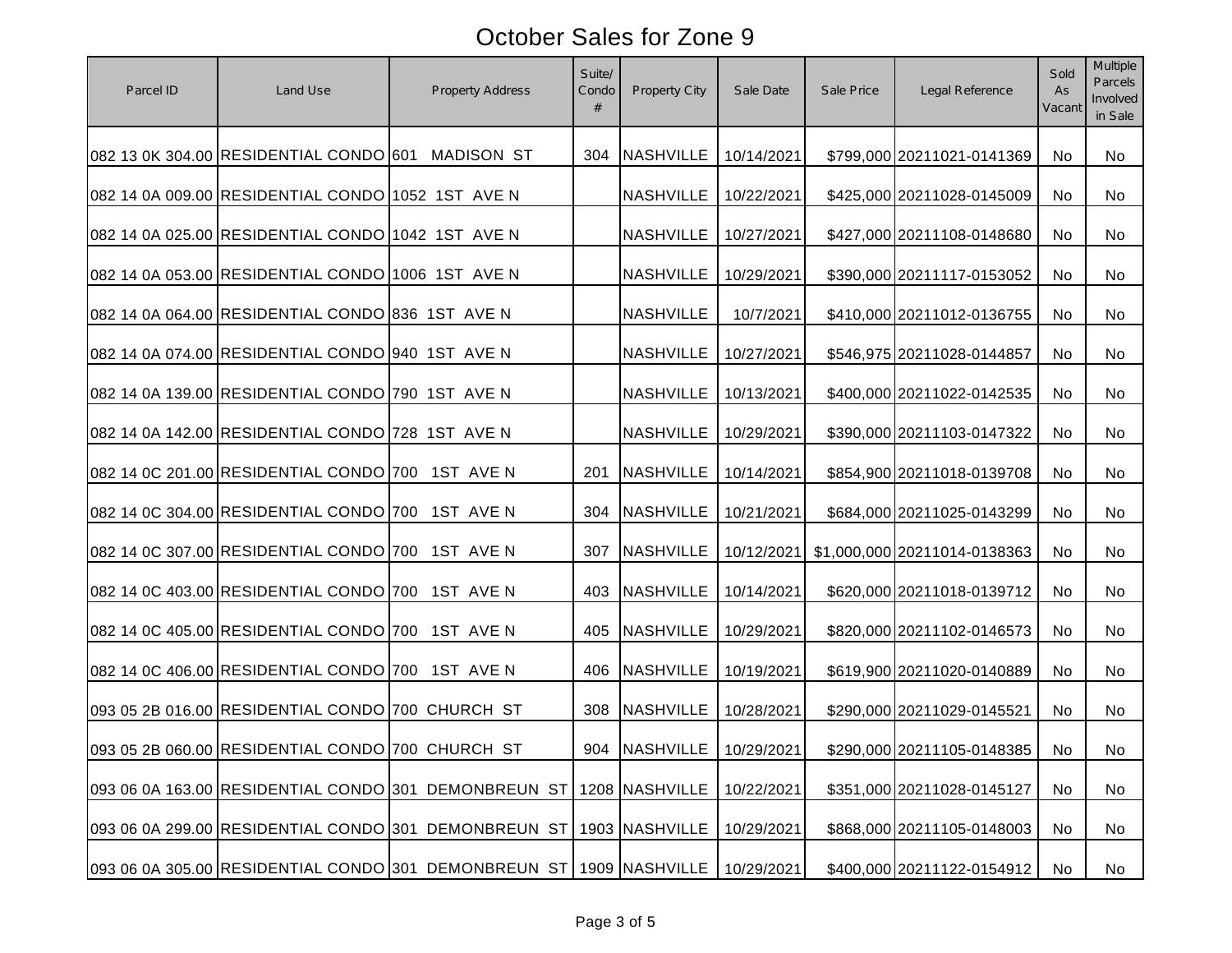| Parcel ID | Land Use                                          | <b>Property Address</b> | Suite/<br>Condo<br># | Property City    | Sale Date  | Sale Price | Legal Reference                            | Sold<br>As<br>Vacant | <b>Multiple</b><br><b>Parcels</b><br>Involved<br>in Sale |
|-----------|---------------------------------------------------|-------------------------|----------------------|------------------|------------|------------|--------------------------------------------|----------------------|----------------------------------------------------------|
|           | 093 06 1B 616.00 RESIDENTIAL CONDO WAY N          | 231 REP JOHN LEWIS      | 306                  | <b>NASHVILLE</b> | 10/26/2021 |            | \$415,000 20211027-0144328                 | No                   | No                                                       |
|           | 093 06 1B 629.00 RESIDENTIAL CONDO WAY N          | 231 REP JOHN LEWIS      | 407                  | <b>NASHVILLE</b> | 10/29/2021 |            | \$450,000 20211102-0146391                 | No                   | No                                                       |
|           | 093 06 1C 116.00 RESIDENTIAL CONDO 555 CHURCH ST  |                         |                      | 2202 NASHVILLE   | 10/29/2021 |            | \$590,000 20211103-0147350                 | No                   | No                                                       |
|           | 093 06 1J 066.00 RESIDENTIAL CONDO 415 CHURCH ST  |                         |                      | 1404 NASHVILLE   | 10/29/2021 |            | \$371,500 20211110-0150304                 | No                   | No                                                       |
|           | 093 06 1J 102.00 RESIDENTIAL CONDO 415 CHURCH ST  |                         |                      | 1610 NASHVILLE   | 10/1/2021  |            | \$353,000 20211015-0138551                 | No                   | No                                                       |
|           | 093 06 1J 121.00 RESIDENTIAL CONDO 415 CHURCH ST  |                         |                      | 1714 NASHVILLE   | 10/1/2021  |            | \$715,000 20211007-0134857                 | No                   | No                                                       |
|           | 093 06 1J 162.00 RESIDENTIAL CONDO 415 CHURCH ST  |                         |                      | 2010 NASHVILLE   | 10/15/2021 |            | \$396,900 20211110-0150331                 | No                   | No                                                       |
|           | 093 06 1J 172.00 RESIDENTIAL CONDO 415 CHURCH ST  |                         |                      | 2105 NASHVILLE   | 10/29/2021 |            | \$355,000 20211110-0150348                 | No                   | No                                                       |
|           | 093 06 1J 281.00 RESIDENTIAL CONDO 415 CHURCH ST  |                         |                      | 2809 NASHVILLE   | 10/21/2021 |            | \$349,900 20211115-0151384                 | No                   | No                                                       |
|           | 093 06 1M 089.00 RESIDENTIAL CONDO 515 CHURCH ST  |                         |                      | 3604 NASHVILLE   | 10/14/2021 |            | \$1,100,000 20211018-0139338               | No                   | No                                                       |
|           | 093 06 1M 104.00 RESIDENTIAL CONDO 515 CHURCH ST  |                         |                      | 3705 NASHVILLE   | 10/5/2021  |            | \$455,000 20211013-0137905                 | No                   | No                                                       |
|           | 093 06 1M 112.00 RESIDENTIAL CONDO 515 CHURCH ST  |                         |                      | 3713 NASHVILLE   | 10/19/2021 |            | \$660,000 20211102-0146567                 | No                   | No                                                       |
|           | 093 06 1M 173.00 RESIDENTIAL CONDO 515 CHURCH ST  |                         |                      | 4306 NASHVILLE   | 10/22/2021 |            | \$965,000 20211027-0144378                 | <b>No</b>            | No                                                       |
|           | 093 09 0C 072.00 RESIDENTIAL CONDO 1212 LAUREL ST |                         | 815                  | <b>NASHVILLE</b> | 10/21/2021 |            | \$810,000 20211029-0145368                 | No                   | No                                                       |
|           | 093 09 0C 198.00 RESIDENTIAL CONDO 1212 LAUREL ST |                         |                      | 1706 NASHVILLE   | 10/28/2021 |            | \$590,000 20211102-0146699                 | No                   | No                                                       |
|           | 093 09 0C 237.00 RESIDENTIAL CONDO 1212 LAUREL ST |                         |                      | 1915 NASHVILLE   |            |            | 10/8/2021   \$1,015,000   20211011-0136106 | No.                  | No.                                                      |
|           | 093 11 0G 303.00 RESIDENTIAL CONDO 20 RUTLEDGE ST |                         | 303                  | <b>NASHVILLE</b> | 10/12/2021 |            | \$840,000 20211020-0140935                 | No                   | No                                                       |
|           | 093 13 0C 005.00 RESIDENTIAL CONDO 600 12TH AVE S |                         | 205                  | <b>NASHVILLE</b> | 10/15/2021 |            | \$712,500 20211020-0140933                 | No                   | No                                                       |
|           | 093 13 0C 082.00 RESIDENTIAL CONDO 600 12TH AVE S |                         | 533                  | <b>NASHVILLE</b> | 10/20/2021 |            | \$530,000 20211025-0142902                 | No                   | No                                                       |